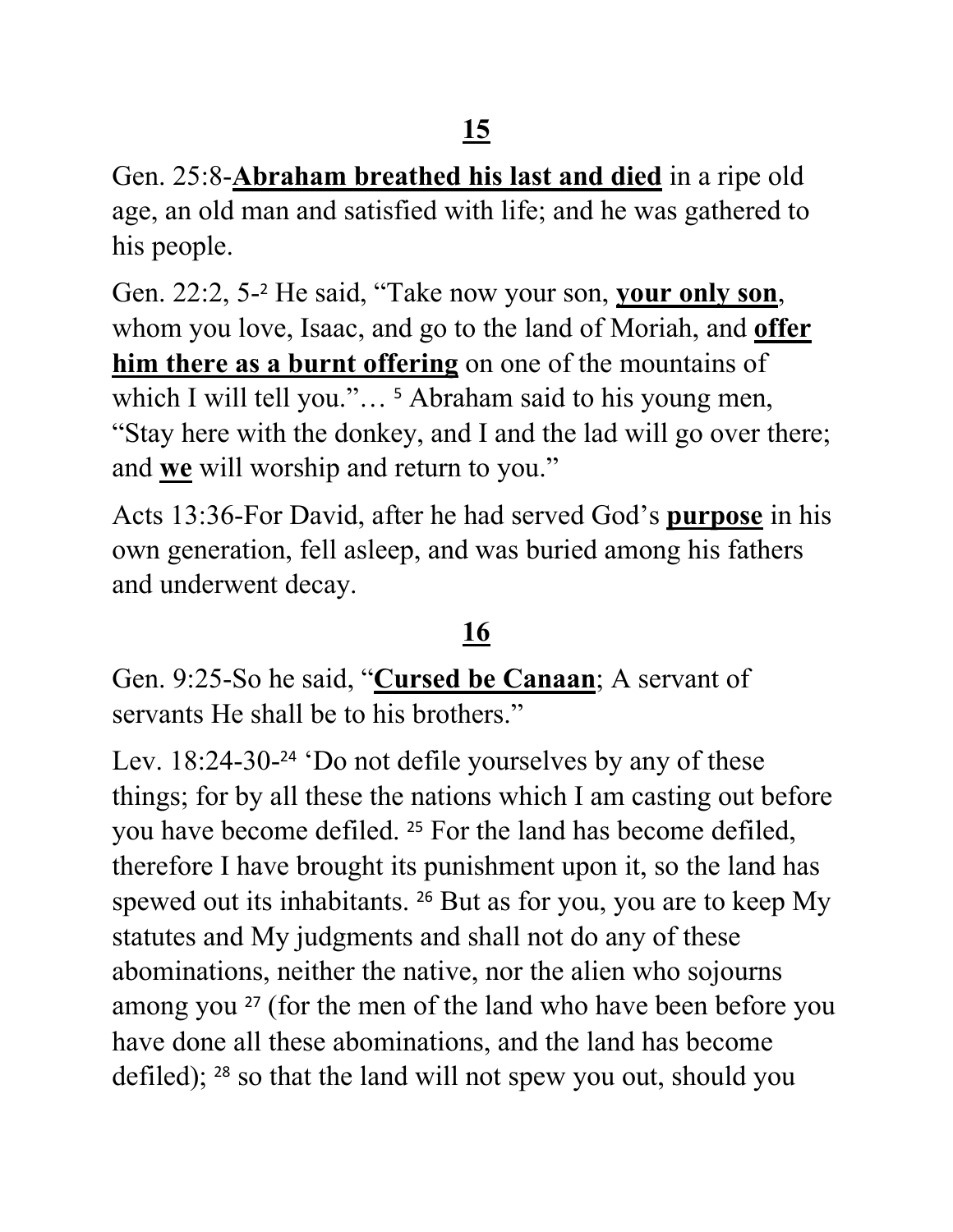defile it, as it has spewed out the nation which has been before you. <sup>29</sup> For whoever does any of these abominations, those persons who do so shall be cut off from among their people. <sup>30</sup> Thus you are to keep My charge, that you do not practice any of the abominable customs which have been practiced before you, so as not to defile yourselves with them; I am the Lord your God."

Lev. 20:22-23, 26-27-<sup>22</sup> 'You are therefore to keep all My statutes and all My ordinances and do them, so that the land to which I am bringing you to live will not spew you out. <sup>23</sup> Moreover, you shall not follow the customs of the nation which I will drive out before you, for they did all these things, and therefore I have abhorred them… <sup>26</sup> Thus you are to be holy to Me, for I the Lord am holy; and I have set you apart from the peoples to be Mine. <sup>27</sup> 'Now a man or a woman who is a medium or a spiritist shall surely be put to death. They shall be stoned with stones, their blood guiltiness is upon them."

Deut. 18:9-14-<sup>9</sup> "When you enter the land which the Lord your God gives you, you shall not learn to imitate the detestable things of those nations.<sup>10</sup> There shall not be found among you anyone who makes his son or his daughter pass through the fire, one who uses divination, one who practices witchcraft, or one who interprets omens, or a sorcerer, <sup>11</sup> or one who casts a spell, or a medium, or a spiritist, or one who calls up the dead. <sup>12</sup> For whoever does these things is detestable to the Lord; and because of these detestable things the Lord your God will drive them out before you. <sup>13</sup> You shall be blameless before the Lord your God. <sup>14</sup> For those nations, which you shall dispossess, listen to those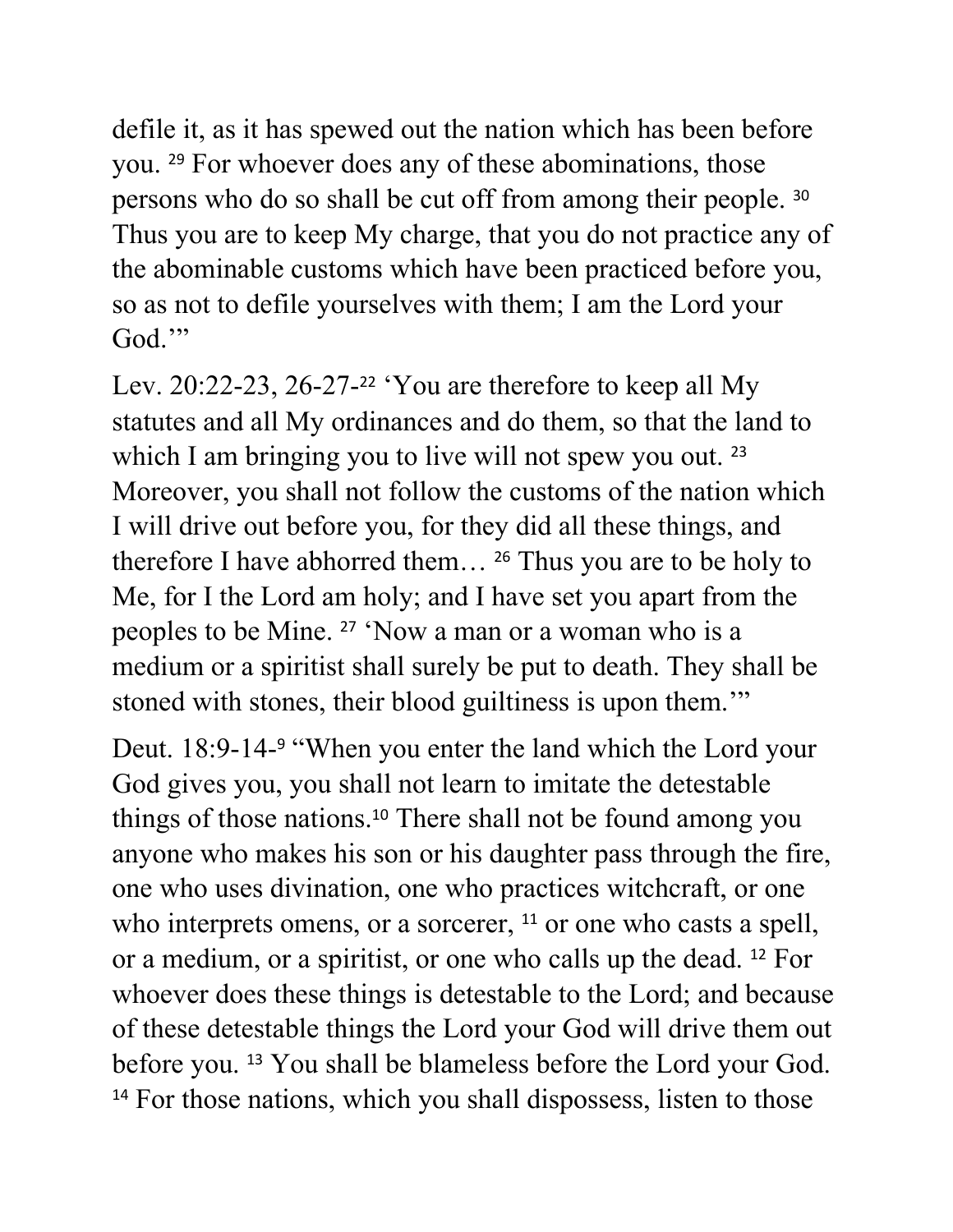who practice witchcraft and to diviners, but as for you, the Lord your God has not allowed you to do so.

Josh. 2:10-For **we have heard how the Lord** dried up the water of the **Red Sea** before you when you came out of Egypt, and what you did to the two kings of the Amorites who were beyond the Jordan, to Sihon and Og, whom you utterly destroyed.

1 Pet. 3:20-who once were disobedient, **when the patience of God kept waiting in the days of Noah**, during the construction of the ark, in which a few, that is, eight persons, were brought safely through the water.

Ezek. 18:23-Do I have any pleasure in the death of the wicked," declares the Lord God, "rather than that he should turn from his ways and live?

Ezek. 18:32-For I have no pleasure in the death of anyone who dies," declares the Lord God. "Therefore, repent and live."

1 Tim. 2:4-who desires all men to be saved and to come to the knowledge of the truth.

## **17**

Jer. 34:18-19-<sup>18</sup> I will give the men who have transgressed My covenant, who have not fulfilled the words of the covenant which they made before Me, **when they cut the calf in two and passed between its parts**— <sup>19</sup> the officials of Judah and the officials of Jerusalem, the court officers and the priests and all the people of the land who passed between the parts of the calf